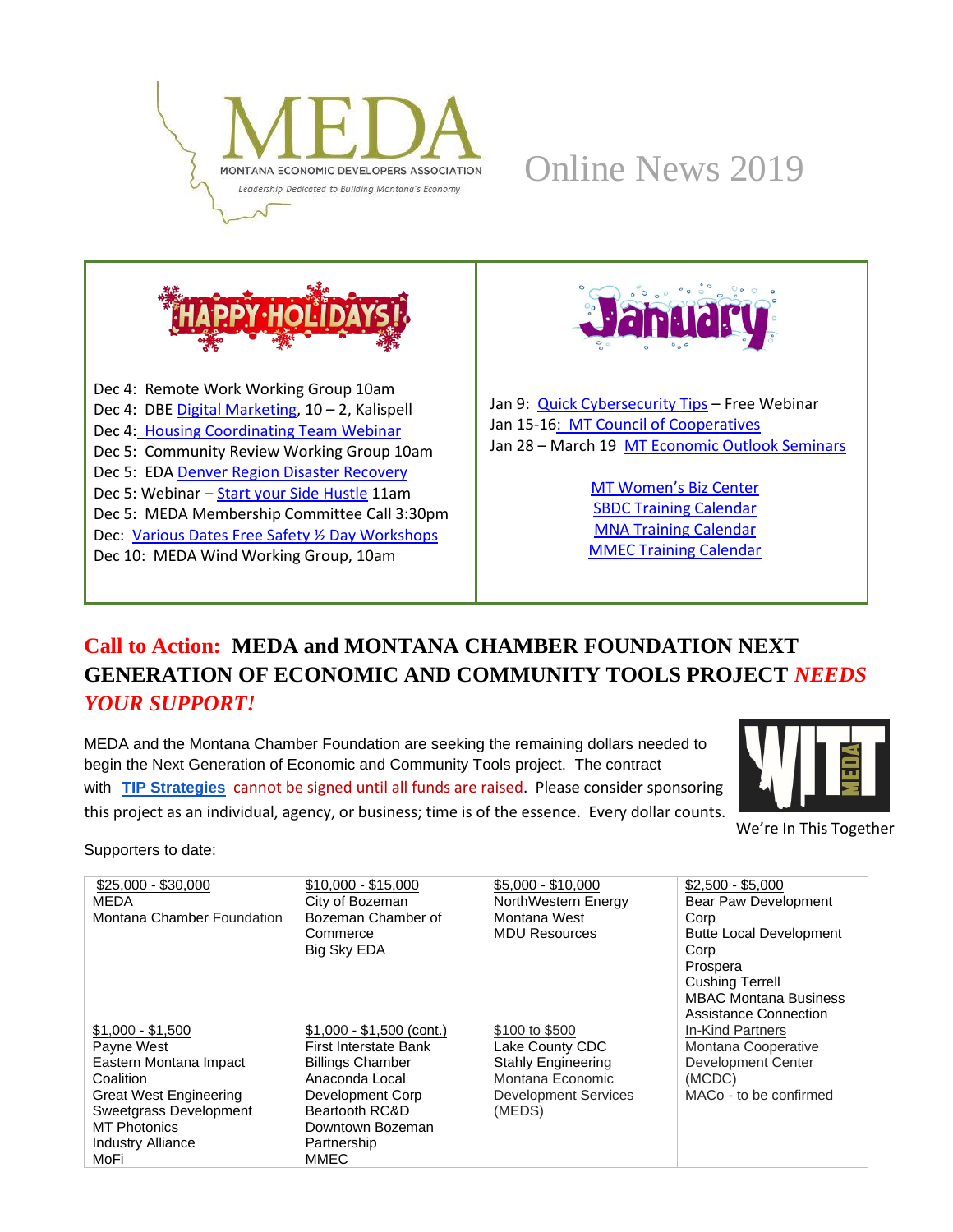Please contact MEDA for more information and join the "Next Gen Project." This work will help inform and position Montana for a bright economic future. Thank you for your consideration. Call Brian Obert, Project Chair [\(bobert@mbac.biz](mailto:bobert@mbac.biz) 406.465.0619); Steve Arveschoug, MEDA Board President [stevea@bigskyeda.org](mailto:stevea@bigskyeda.org) 406.839.6707).

#### **YOUR MEDA BOARD AT WORK**

The MEDA Board has held multiple phone calls to continue building funding support and making decisions for the Next Generation of Economic and Community Tools project. Brian Obert is Chair of the project committee and joined by Steve Arveschoug, Toni Schneider, Paul Reichert, Sarah Converse, and Russ Fletcher. Thanks for your tireless efforts on behalf of MEDA and its partners.

# 2020

| January |                |                    |                |                    |       | February |                 |                |                      |        |    |            | March          |      |                |                         |                |                |          |    |         |
|---------|----------------|--------------------|----------------|--------------------|-------|----------|-----------------|----------------|----------------------|--------|----|------------|----------------|------|----------------|-------------------------|----------------|----------------|----------|----|---------|
| M       | T              | w                  | T              | p                  |       |          |                 |                | MTWTF                |        |    | $\epsilon$ |                |      |                |                         | M T W T F      |                |          |    |         |
|         |                | 1                  | $\mathfrak{p}$ | $\mathbf{\hat{z}}$ | 4     | s        |                 |                |                      |        |    | ٠          | $\overline{a}$ |      |                |                         |                |                |          |    | ٠       |
| 6       | 7              | Ř                  | ٥              | 10                 | 11    | 12       | 3               | 4              | 5                    | 6      | 7  | 8          | ٩              |      | $\overline{2}$ | 3                       | 4              | 5              | 6        | 7  | R       |
| 13      | 14             | 15                 | 16             | 17                 | 18    | 19       | 10              | 11             | 12                   | 13     | 14 | 15         | 16             |      | 9              | 10                      | 11             | 12             | 13       | 14 | 15      |
| 20      | 21             | 22                 | 23             | 24                 | 25    | 26       | 17              | 18             | 19                   | 20     | 21 | 22         | 23             |      | 16             | 17                      | 18             | 19             | 20       | 21 | $^{22}$ |
| 27      |                |                    | 28 29 30 31    |                    |       |          |                 |                | 24 25 26 27 28       |        |    | 29         |                |      | 23             |                         | 24 25 26 27    |                |          | 28 | 79      |
|         |                |                    |                |                    |       |          |                 |                |                      |        |    |            |                |      |                | 30 31                   |                |                |          |    |         |
| April   |                |                    |                |                    |       | May      |                 |                |                      |        |    |            |                | June |                |                         |                |                |          |    |         |
| M       | T W T          |                    |                | F                  |       |          |                 |                | M T W T              |        | F  |            |                |      | M              | T                       | w              | T              |          |    |         |
|         |                | 1                  | <sup>2</sup>   | R                  |       | ĸ        |                 |                |                      |        |    | ,          | R              |      | 1              | $\overline{ }$          | R              | 4              |          |    |         |
| ĥ       | 7              | $\mathbf{\hat{z}}$ | ٥              | 10                 | 11    | 12       | Δ               | 5              | ĥ                    | 7      | 8  | ۰          | 10             |      | 8              | 9                       | 10             | 11             | 12       | 13 | 14      |
| 13      | 14             | 15                 | 16             | 17                 | 18    | 19       | 11, 12          |                | 13                   | 14     | 15 | 16         | 17             |      | 15             | 16                      | 17             | 18             | 19       | 20 | 21      |
| 20      | 21             | 22                 | 23             | 24                 | 25 26 |          | 18              | 19             | 20                   | 21     | 22 | 23         | 24             |      | 22             | 23                      | 24 25 26       |                |          | 27 | -28     |
|         | 27 28 29 30    |                    |                |                    |       |          |                 |                | 25 26 27 28 29 30    |        |    |            | 31             |      |                | 29 30                   |                |                |          |    |         |
|         |                |                    | July           |                    |       |          |                 |                |                      | August |    |            |                |      |                |                         | September      |                |          |    |         |
| м       |                | W                  | T              | F                  |       |          | M               |                | T W T F              |        |    | s          |                |      | M              | T                       | w              | Ŧ              |          |    |         |
|         |                | 1                  | $\overline{2}$ | 3                  | Ă     | ς        |                 |                |                      |        |    | 1.         | $\overline{2}$ |      |                | 1                       | $\mathfrak{D}$ | $\overline{3}$ | 4        | s  | ĸ       |
| 6       | 7              | 8                  | $\circ$        | 10                 | 11    | 12       | 3               | 4              | 5                    | 6      | 7  | R          | 9              |      | $\overline{7}$ | $\overline{\mathbf{a}}$ | $\mathsf{Q}$   | 10             | 11       | 12 | 13      |
| 13      | 14             | 15                 | -16            | 17                 | 18    | 19       | 10              | 11             | 12                   | -13    | 14 | 15         | 16             |      | 14             | 15                      | 16             | 17             | 18       | 19 | 20      |
| 20      | 21             | 22                 | 23             | 24                 | 25    | 26       | 17              | 18             | 19                   | 20     | 21 | 22         | 23             |      | 21             | 22                      | 23             | 24 25 26 27    |          |    |         |
| 27      |                |                    | 28 29 30 31    |                    |       |          |                 |                | 24 25 26 27 28 29 30 |        |    |            |                |      |                | 28 29 30                |                |                |          |    |         |
|         |                |                    |                |                    |       |          | 31              |                |                      |        |    |            |                |      |                |                         |                |                |          |    |         |
| October |                |                    |                | November           |       |          |                 |                |                      |        |    |            | December       |      |                |                         |                |                |          |    |         |
|         | т.             | <b>W</b>           | T              | F                  |       |          |                 |                | MTWTF                |        |    |            |                |      | M              | T                       | W              | T              |          |    |         |
|         |                |                    | 1              | $\overline{2}$     | 3     | A        |                 |                |                      |        |    |            | ٠              |      |                | 1                       | $\overline{2}$ | 3              | 4        | S  | 6       |
| s       | 6              | 7                  | Ŕ              | Q                  | 10    | 11       | $\overline{2}$  | $\overline{a}$ |                      | s      | 6  | 7          | R              |      | $\overline{7}$ | $\mathbf{R}$            | $\mathsf{Q}$   | 10             | 11       | 12 | 13      |
| 12      | 13             | 14                 | 15             | 16                 | 17    | 18       | 9               | 10             | 11                   | 12     | 13 | 14         | 15             |      | 14             | 15                      | 16             | 17             | 18       | 19 | 20      |
| 19      | 20             | 21                 | 22             | 23                 | 24    | 25       | 16              | 17             | 18                   | 19     | 20 | 21         | 22             |      | 21             | 22                      | 23             | 24             | 25 26 27 |    |         |
|         | 26 27 28 29 30 |                    |                |                    | 31    |          |                 |                | 23 24 25 26 27       |        |    |            | 28 29          |      |                |                         | 28 29 30 31    |                |          |    |         |
|         |                |                    |                |                    |       |          | 20 <sub>1</sub> |                |                      |        |    |            |                |      |                |                         |                |                |          |    |         |

#### **HAVE AN EVENT TO SHARE? Easy-peasy!**

Have you noticed when clicking on [the "event" link at medamembers.org](https://www.medamembers.org/events) you can view a detailed, up-to-date calendar of events? Thanks to MATR.net for allowing MEDA to embed its calendar in our site, all MEDA members can be kept in the loop on local, statewide and

regional events.

MONTANA ASSOCIATED TECHNOLOGY ROUNDTABLES

If you have an event to add, it is easy to do! Create an account at MATR.net and log in. Adding an event is quick and easy. Thanks to the ever growing following of MATR.net, your event will be viewed by many.

## **SAVE THE DATE – THINK SPRING**

The MEDA 2020 Spring Conference will be held in Kalispell, May 12 – 14th.

## **MORE SAVE THE DATES**

- April 26 28 Governor's Conference on Tourism and Recreation, Billings
- April 28 30 MT Healthy Communities Conference, Helena

#### **MEDA WORKING GROUPS UPDATE**

All partners, including MEDA Members and Non-Members, are welcome to join a Working Group.

- **Wind Projects, Anyone?** This group will hold a conference call on December 10<sup>th</sup> at 10am. Check out the notes and the resources [here.](https://www.medamembers.org/working-groups/wind-project-working-group) If you are interested in learning/sharing about wind projects in Montana, plan to join the group.
- o **MEDA RLF Working Group–** Tiffany Melby, Bear Paw Development, Chair. This group has a tentative meeting date set for December 17<sup>th</sup>. If you work with loan funds, plan to join the call. [Notes from the](https://www.medamembers.org/working-groups/revolving-loan-fund/p/item/9352/rlf-working-group-notes-sept-2019) [previous call.](https://www.medamembers.org/working-groups/revolving-loan-fund/p/item/9352/rlf-working-group-notes-sept-2019)
- o **MEDA Community Review Working Group** This [working group](https://www.medamembers.org/working-groups/community-review-working-group) is all about assisting with MEDA's Community Review process and resources. Join the group's meeting on December 5<sup>th</sup>, at 10am.
- **MEDA Opportunity Zone Working Group** While this group has not met (a meeting is pending soon), you can learn from the MT Dept. of Commerce [presentation](https://www.medamembers.org/media/userfiles/subsite_48/files/2019_07_23%20OZ%20NADC%20Presentation%20Draft1.pdf) shared at the NADC conference this summer.
- **MEDA** [Remote Work](https://www.medamembers.org/working-groups/remote-work/?cat=Remote+Work) Working Group –Anne Boothe has set a meeting for December 4<sup>th</sup>, at 10:00am to share updates on the remote work topic. Review [the previous minutes here](http://www.medamembers.org/working-groups/remote-work/p/item/8274/remote-worker-working-group-notes-may-29-2019) and check out the interesting [Grow Remote](https://growremote.ie/) website.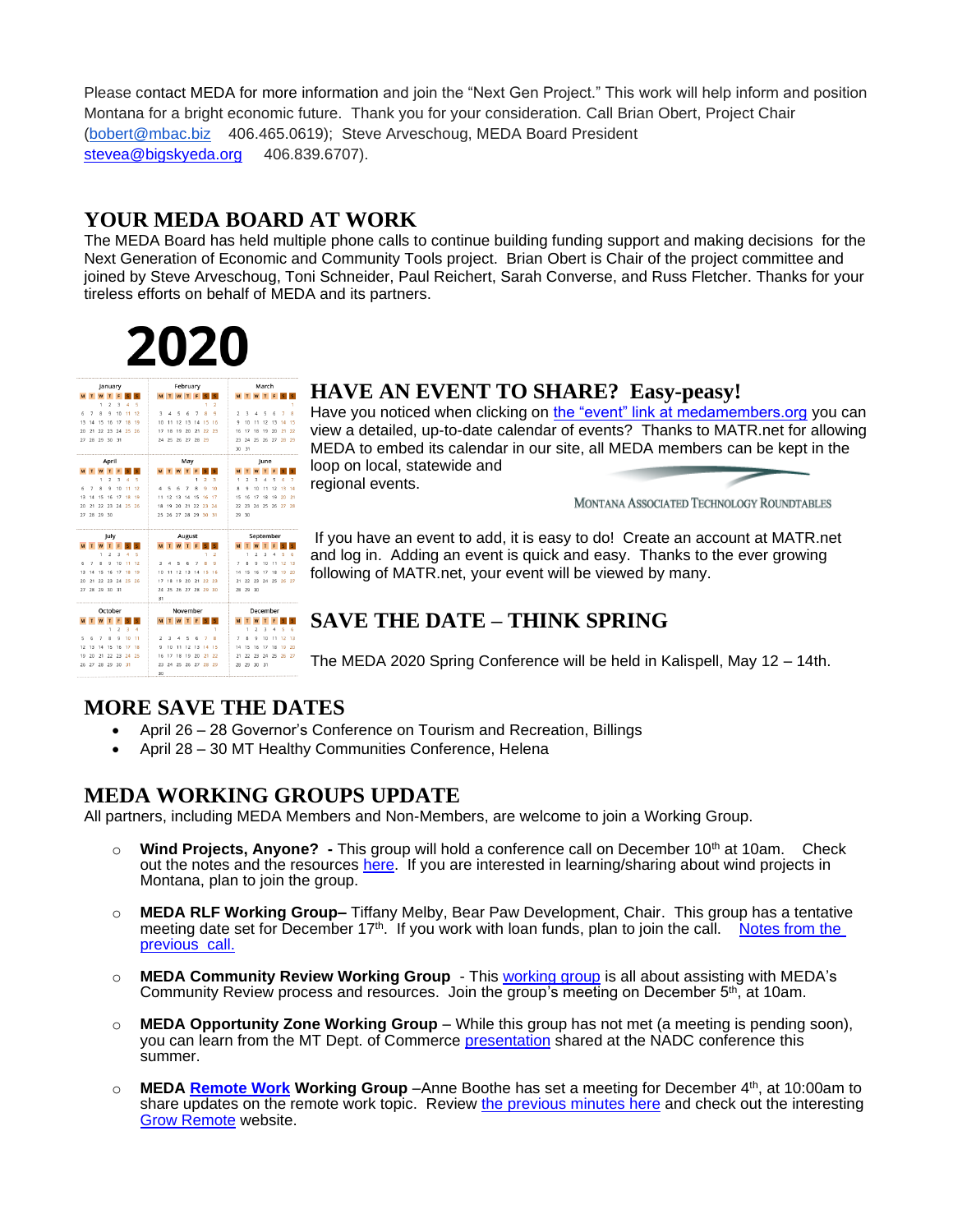#### **MEDA MEMBERSHIP UPDATE**

Great Falls Development Authority, also becoming known as Grow Great Falls, has added two members to MEDA. Welcome!



Rich Gannon, SBDC Rural Business Advisor, serving Cascade, Fergus, Glacier, Judith Basin, Pondera, Teton and Toole Counties.



Nathan Reiff, Business Development Officer, leading the area's business retention and expansion efforts.

It is almost that time again, to be renewing MEDA membership dues. In draft form: new membership and sponsorship options. Stay tuned!

## **FOURTH QUARTER ROUND - MEDA SCHOLARSHIPS 2020 Now Open**

The fourth quarter winner for MEDA Rick Jones Memorial Scholarship is Elizabeth Patten, Miles City Area Economic Development, to attend NDC ED101 training. The First Quarter Round for 2020 is now open with the deadline of February 1<sup>st</sup>. [Apply today.](https://www.medamembers.org/membership/scholarships)



## **MAKE IT COUNT!**

The Census has been a cornerstone of our democracy since the first national count in 1790. On the [website,](https://2020census.gov/en/partners/outreach-materials.html) you can find not just Montana talking points and flyers, but materials from the U.S. Census Bureau. Checkout a terrific [Census2020](https://youtu.be/Eq-FMB4epyw) video.

## **TOOLS AND OPPORTUNITIES FOR YOU**

Check out the information below to learn of new tools and opportunities for you as you work in the field of Economic Development.

- $\Rightarrow$  **Housing Coordinating Team Meeting** join in person or via webinar. The HCT meeting will be conducted live and in person in the Conference Room #228 on the 2nd floor of the Montana Department of Commerce Building, 301 S. Park Avenue, Helena MT. You will have the opportunity to listen to the discussion, as well as to participate. To hear the meeting, you will dial this toll-free number: 1-877-273- 4202, and give this access code when prompted: 7233056. The meeting will begin at 9:00 a.m. Bruce Brensdal will open the meeting with a welcome and introductions. We will have a presentation by a guest speaker and then will hear reports from the subcommittees and then input and updates from each team member. [Register Here](https://register.gotowebinar.com/register/6309886527613693964) Topic: Housing is Health Care.
- Need a community profile? Need stats and data for your community? Check out **Headwaters Economics Profile System!** <https://headwaterseconomics.org/tools/economic-profile-system/>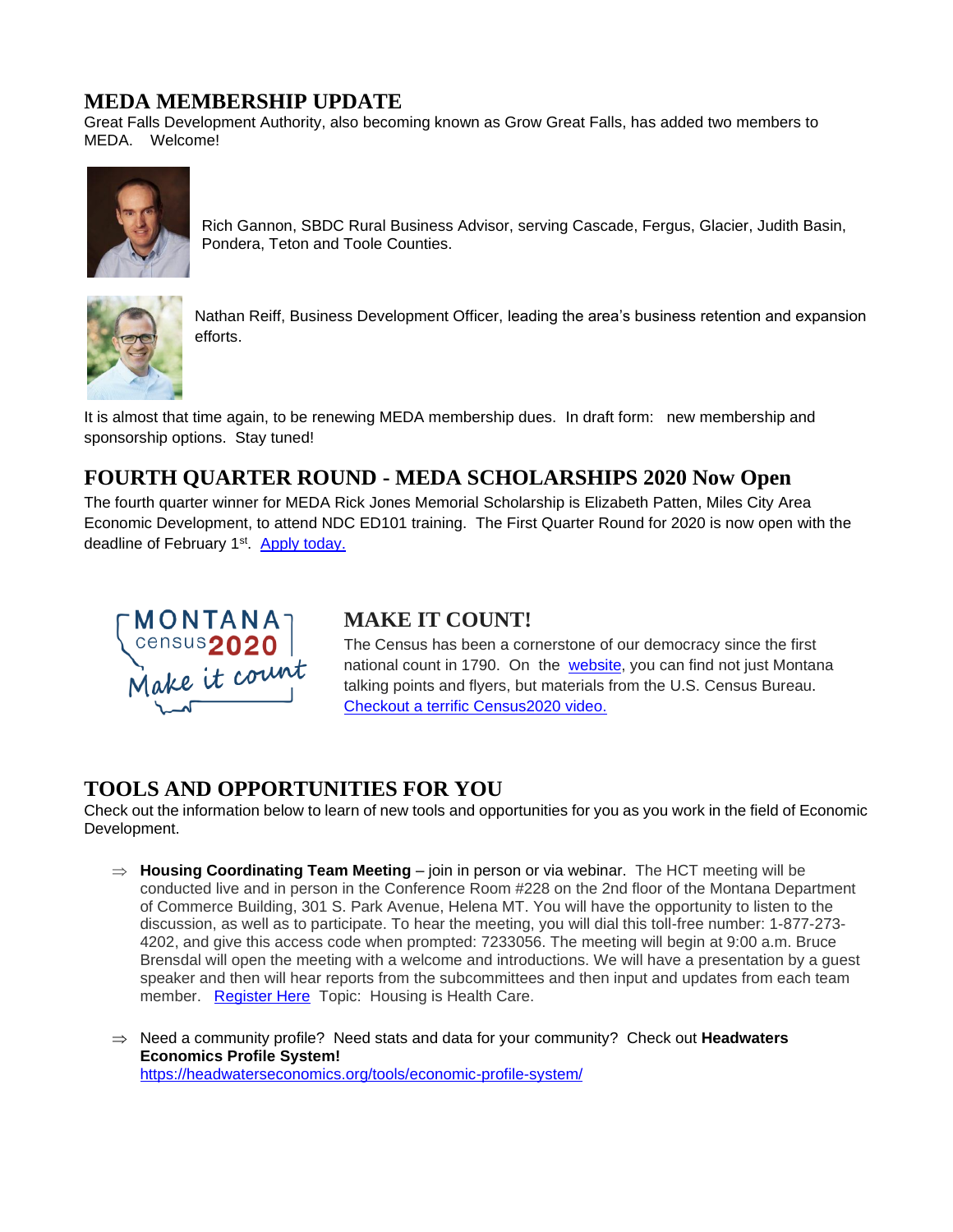

#### **DBE** [Register Here](https://ace.fvcc.edu/CourseStatus.awp?&Course=19AMKT9041A%20&DirectFrom=Schedule)

Development Center and Montana DBE Program Present:

#### A Digital Marketing **Strategies Workshop**

DATE: December 4, 2019

- $TIME: 10am 2pm$
- **PLACE: FVCC Libby Campus** 225 Commerce Way Libby, MT 59923
- COST: \$25 which includes lunch

CONNECT ONLINE: http://sbdc.mt.gov/Kalispell



ERIC. **SBDC MONTANA** 

Funded in part finaugh a Cooperative Agreement with the U.S. Small Business Administration, Montan<br>of Commerce and Great Horiterin Development Corporation, All gondons, concluded or recommercial commerce<br>expresses are tho



Karoline Rose is passionate about helping small business owners define and achieve their individual version of success. This looks different for each person, but for Karoline, success means leading a dedicated team in the pursuit to make life easier on entrepreneurs and small businesses.

Join us for a day with KRose Marketing & Consulting, where we will be talking about design, content creation, digital marketing, and social media management for Facebook, Instagram, e-mail marketing and websites. To check out more of the services they offer,go to https://krosemarketing.com.

> To Register: Online Link =  $https://$ </u> ace.fvcc.edu/CourseStatus.awp? &Course=19AMKT9041A% 20&DirectFrom=Schedule Contact: ceinfo@fvcc.edu Rhonda at 406-756-3832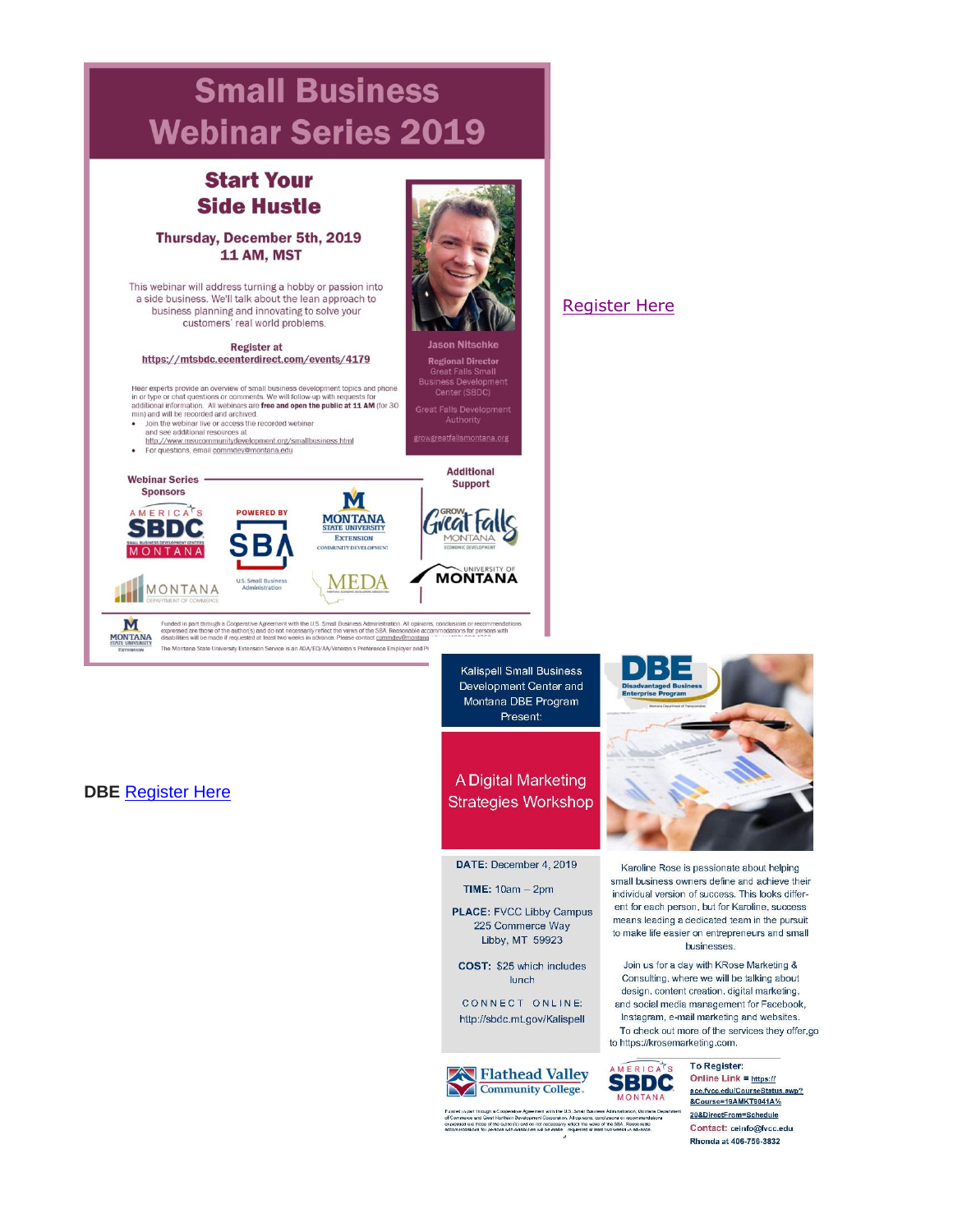**EDA Denver Region Disaster Recovery Webinar, Thursday December 5, 2019 at 10:00 am MST [Register Today](https://zoom.us/webinar/register/WN_t9GSC4MZRQaYewsRth6CxA)** If your community was impacted by a federally-declared natural disaster in 2019, then you will want to join us for this webinar. EDA recently announced the availability of funds to support disaster recovery projects. During the webinar we will discuss the funding opportunity, grant application process, eligibility requirements and EDA's funding priorities. The webinar will conclude with Q&A. Counties with disaster declarations (11.27.19) All interested parties are invited to the webinar, including local, state, regional and federal agencies, economic development districts, Indian Tribes, nonprofit organizations, trade associations, universities, and other stakeholder groups. We invite you to share this Save-the-Date with others who my benefit from learning about EDA's disaster funding availability.



## **Program and Business Spotlight**

This month's program and business spotlight is on SBDCs. The mission of the SBDC program is to provide tools and guidance to help small businesses succeed. For an individual that is looking to start a new business or expand their existing business, the SBDC network is the best place to start. The SBDC network supports ten regional centers across the state, focusing on free one-on-one counseling and low cost training in areas such as financial analysis, business planning, strategic planning, loan packaging, financial projections and market research to help small businesses achieve their goals of growth, inno vation and success. To see the contact information for all ten regional offices, visit [https://sbdc.mt.gov/.](https://sbdc.mt.gov/)





Lund Chiropractic & The Body Building **Wolf Point Regional Success Story** 



"This is a dream we have always had for this community and without the help of the SBDC we would not have been able to obtain a financing package." - Patrick Lund

One of the many success stories on the SBDC website is on Lund Chiropractic and The Body Building. The Great Northern Development Corporation SBDC provided assistance to the Lund Family. The Lunds operate a successful chiropractic business but wanted to combine their practice with a gym. With help from Shandy Hanks, SBDC Regional Director, the Lunds were assisted with loan packaging that included a gap financing option through Great Northern Development Corporation. Thanks to this assistance, The Lunds were able to open The Body Building and provide healthy lifestyle options to their community.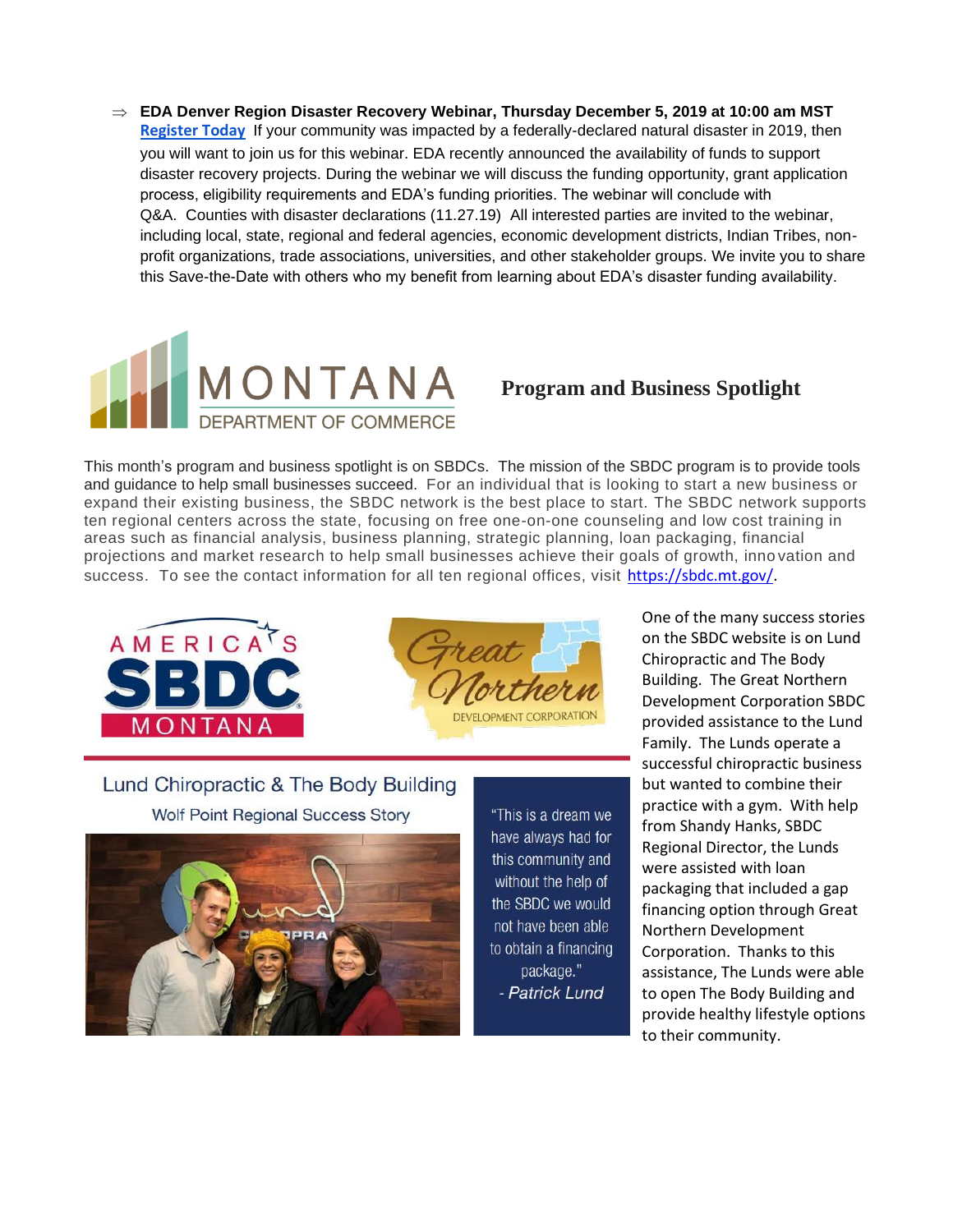# **GRANT OPPORTUNITIES**

 Montana has many business assistance tools [here.](http://marketmt.com/BusinessAssistance) **Want to receive updates from the Department of Commerce? Subscribe to receive email [updates](https://public.govdelivery.com/accounts/MTDOC/subscriber/new?qsp=MTDOC_2) here.**



- $\Rightarrow$  Check out the updated website from **MSU Extension** and their great list of grants! <http://msucommunityresources.org/GrantOpportunities.html>
- $\Rightarrow$  The Montana Main Street Program awards grant funding to member communities on a competitive basis and as funding allows. Applications are evaluated by the Department of Commerce in the order that they are received and grants will be awarded on a continual basis until all funds are allocated. Funding can be used to address long range community planning and revitalization needs as well as more specific prioritized projects. Priority will be given to projects that demonstrate the implementation of larger community vision and goals or as they relate to previous or concurrent larger planning efforts (such as a downtown revitalization plan, growth policy, historic preservation plan, etc.). For more information or to apply, click [here.](https://lnks.gd/l/eyJhbGciOiJIUzI1NiJ9.eyJidWxsZXRpbl9saW5rX2lkIjoxMTIsInVyaSI6ImJwMjpjbGljayIsImJ1bGxldGluX2lkIjoiMjAxOTExMjIuMTMyODg3NDEiLCJ1cmwiOiJodHRwczovL2NvbWRldi5tdC5nb3YvUHJvZ3JhbXMvTWFpblN0cmVldC9Sb2FkTWFwL0d1aWRlbGluZXNGb3JtcyJ9.qI_iUNS8udwGgeTK9zj8aNsZ06vvHTsB2cgYxySbkmo/br/71767087207-l) If you have questions regarding the application process or guidelines, please contact our office to work with a Montana Main Street team member at 406.841.2770 or by email at [DOCCDD@mt.gov](mailto:DOCCDD@mt.gov)
- The **next BSTF Job Creation and Planning Grant** deadline is **December 18, 2019**. Planning funds are awarded to eligible applicants to assist with economic development planning efforts that promote long-term, stable economic growth in Montana. Applications which support a critical activity to move an economic development project forward and directly assist a basic sector company are the highest priority for the Department. For more information, click [MARKETMT.COM/BSTF.](https://lnks.gd/l/eyJhbGciOiJIUzI1NiJ9.eyJidWxsZXRpbl9saW5rX2lkIjoxMTMsInVyaSI6ImJwMjpjbGljayIsImJ1bGxldGluX2lkIjoiMjAxOTExMjIuMTMyODg3NDEiLCJ1cmwiOiJodHRwczovL21hcmtldG10LmNvbS9CU1RGL1BsYW5uaW5nL0luZm9ybWF0aW9uIn0.QV_g2_14ScDf8GW8vt9-vt9ffTiF7mZgQ4xmbTMa-rQ/br/71767087207-l)
- $\Rightarrow$  The Agriculture Innovation Center Program was initially authorized as part of the 2002 Farm Bill. However, it was only run one time in FY 2003. We made 10 awards in the amount of approximately \$10 million. The program did not receive funding after that year until FY 2018 and 2019, but several legal and policy questions delayed the implementation of the program. The available funding level is \$3.5 million, and it is expected that any funds appropriated in FY 2020 will be added to this amount. The maximum award amount is \$1 million. Matching funds are required for at least one-third of total project costs. For more information, click [here.](https://lnks.gd/l/eyJhbGciOiJIUzI1NiJ9.eyJidWxsZXRpbl9saW5rX2lkIjoxMTQsInVyaSI6ImJwMjpjbGljayIsImJ1bGxldGluX2lkIjoiMjAxOTExMjIuMTMyODg3NDEiLCJ1cmwiOiJodHRwczovL3d3dy5yZC51c2RhLmdvdi9wcm9ncmFtcy1zZXJ2aWNlcy9hZ3JpY3VsdHVyZS1pbm5vdmF0aW9uLWNlbnRlci1wcm9ncmFtIn0.5F0s8QCww0fZGCQtc3fnG3RUv50p0otjx-3y6wnLuwI/br/71767087207-l)
- $\Rightarrow$  [The Montana History Foundation](http://www.mthistory.org/) is offering \$160,000 in grant funding. The History Foundation will provide grants up to \$10,000 for projects that help preserve and protect Montana's history. Previously, the foundation provided grants up to \$5,000. Doubling the available grant funding will help the History Foundation reach its goal of investing \$1,000,000 statewide by 2020. Tax exempt organizations can apply for funds to preserve buildings and cemeteries, conserve and exhibit collections, collect oral histories and more. Funding details and the application link can be found on [https://www.mthistory.org/grants/.](https://www.mthistory.org/grants/) The grant cycle opens November 1st and applications are **due by January 10, 2020.** Contact [Grants Manager Carissa Beckwith](mailto:carissa@mthistory.org) with any questions, or to discuss your project before applying. She can be reached at (406) 449-3770.
- $\Rightarrow$  MEDA is a member of [GrantStation.](https://grantstation.com/index.asp) Email [gloria](mailto:gloria@medamembers.org) if you would like the username and password.

#### **USDA Seeks Applications for Rural Economic Development Grants**

The grants can be used for business startup costs; business expansion; business incubators; technical assistance feasibility studies; advanced telecommunications services and computer networks for medical, educational, and job training services; and community facilities projects for economic development. Applicants are encouraged to consider projects that provide measurable results in helping rural communities build robust and sustainable economies through strategic investments in infrastructure, partnerships and innovation. Key strategies include: